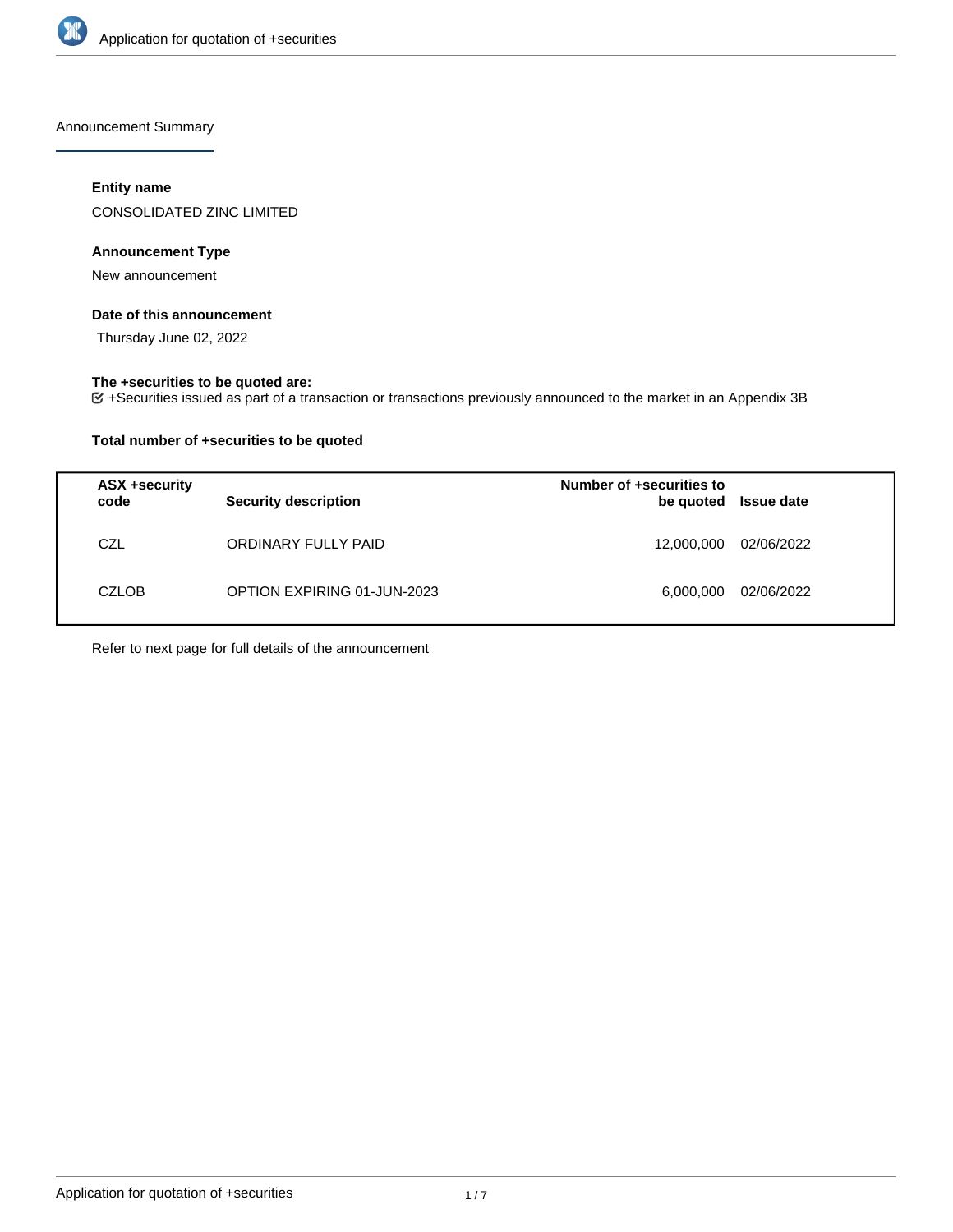

Part 1 - Entity and announcement details

# **1.1 Name of entity**

CONSOLIDATED ZINC LIMITED

We (the entity named above) apply for +quotation of the following +securities and agree to the matters set out in Appendix 2A of the ASX Listing Rules.

**1.2 Registered number type** ABN

**Registration number** 27118554359

**1.3 ASX issuer code CZL** 

**1.4 The announcement is**

New announcement

#### **1.5 Date of this announcement**

2/6/2022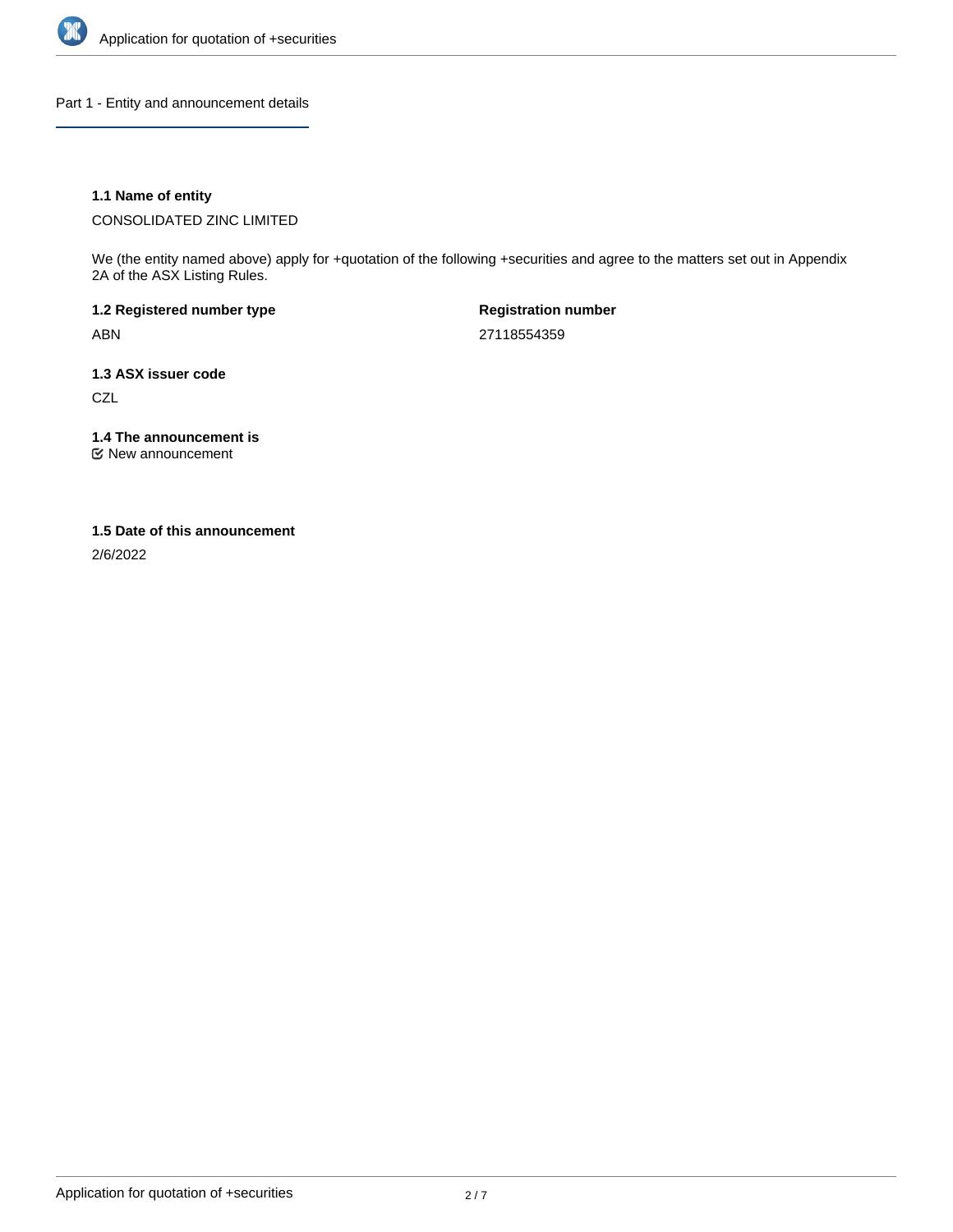

# Part 2 - Type of Issue

# **2.1 The +securities to be quoted are:**

+Securities issued as part of a transaction or transactions previously announced to the market in an Appendix 3B

#### **Previous Appendix 3B details:**

| <b>Announcement Date and</b><br>Time | <b>Announcement Title</b>                               | Selected Appendix 3B to submit quotation<br>reauest |  |
|--------------------------------------|---------------------------------------------------------|-----------------------------------------------------|--|
| 02-Jun-2022 14:47                    | Update - Update - Proposed issue of<br>securities - CZL | A placement or other type of issue                  |  |

**2.3a.2 Are there any further issues of +securities yet to take place to complete the transaction(s) referred to in the Appendix 3B?** No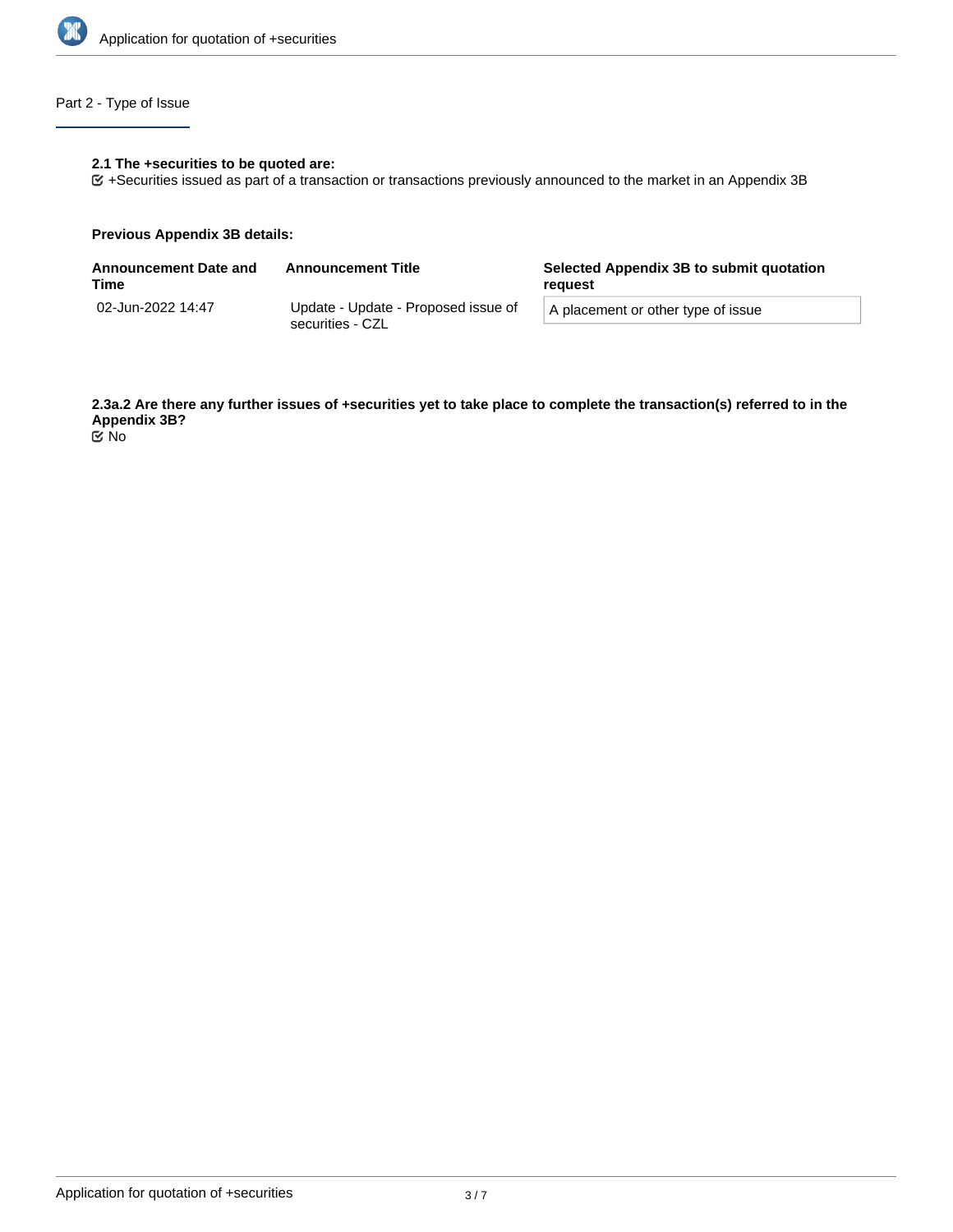

Part 3A - number and type of +securities to be quoted where issue has previously been notified to ASX in an Appendix 3B

#### Placement Details

**ASX +security code and description**

CZL : ORDINARY FULLY PAID

**Issue date**

2/6/2022

Distribution Schedule

**Provide a distribution schedule for the new +securities according to the categories set out in the left hand column including the number of recipients and the total percentage of the new +securities held by the recipients in each category.**

| Number of +securities held | <b>Number of holders</b> | Total percentage of +securities held<br>For example, to enter a value of 50%<br>please input as 50.00 |
|----------------------------|--------------------------|-------------------------------------------------------------------------------------------------------|
| $1 - 1,000$                |                          | %                                                                                                     |
| $1,001 - 5,000$            |                          | $\%$                                                                                                  |
| $5,001 - 10,000$           |                          | %                                                                                                     |
| 10,001 - 100,000           |                          | $\%$                                                                                                  |
| 100,001 and over           |                          | $\%$                                                                                                  |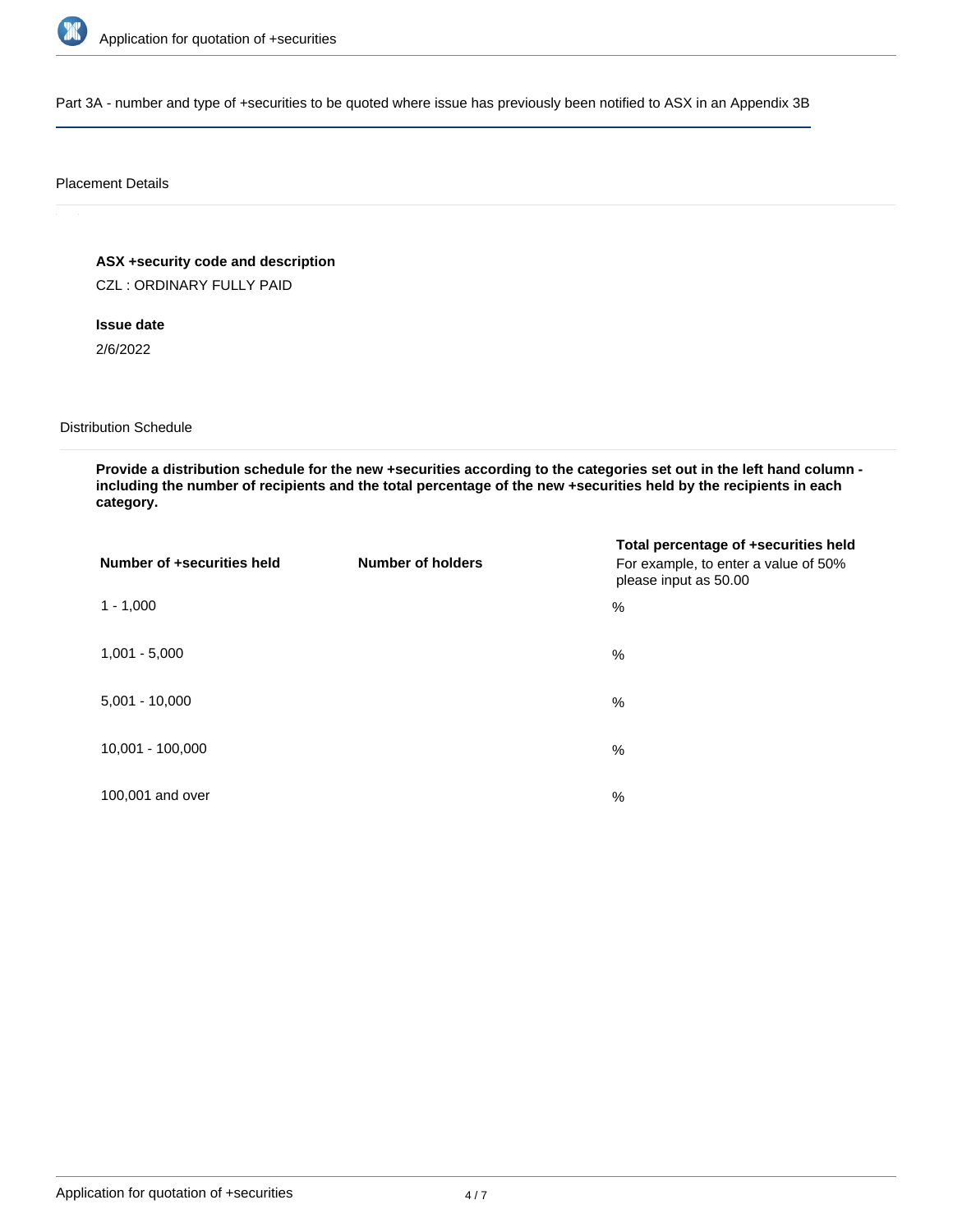

Issue details

| Number of +securities to be quoted<br>12,000,000                                      |                                        |  |  |
|---------------------------------------------------------------------------------------|----------------------------------------|--|--|
| Are the +securities being issued for a cash consideration?<br>$\mathfrak C$ Yes       |                                        |  |  |
| In what currency is the cash consideration being paid?                                | What is the issue price per +security? |  |  |
| AUD - Australian Dollar                                                               | AUD 0.02500000                         |  |  |
| Any other information the entity wishes to provide about the +securities to be quoted |                                        |  |  |

# **ASX +security code and description**

CZLOB : OPTION EXPIRING 01-JUN-2023

#### **Issue date**

2/6/2022

### Distribution Schedule

**Provide a distribution schedule for the new +securities according to the categories set out in the left hand column including the number of recipients and the total percentage of the new +securities held by the recipients in each category.**

| Number of +securities held | <b>Number of holders</b> | Total percentage of +securities held<br>For example, to enter a value of 50%<br>please input as 50.00 |
|----------------------------|--------------------------|-------------------------------------------------------------------------------------------------------|
| $1 - 1,000$                |                          | %                                                                                                     |
| $1,001 - 5,000$            |                          | %                                                                                                     |
| $5,001 - 10,000$           |                          | %                                                                                                     |
| 10,001 - 100,000           |                          | %                                                                                                     |
| 100,001 and over           |                          | %                                                                                                     |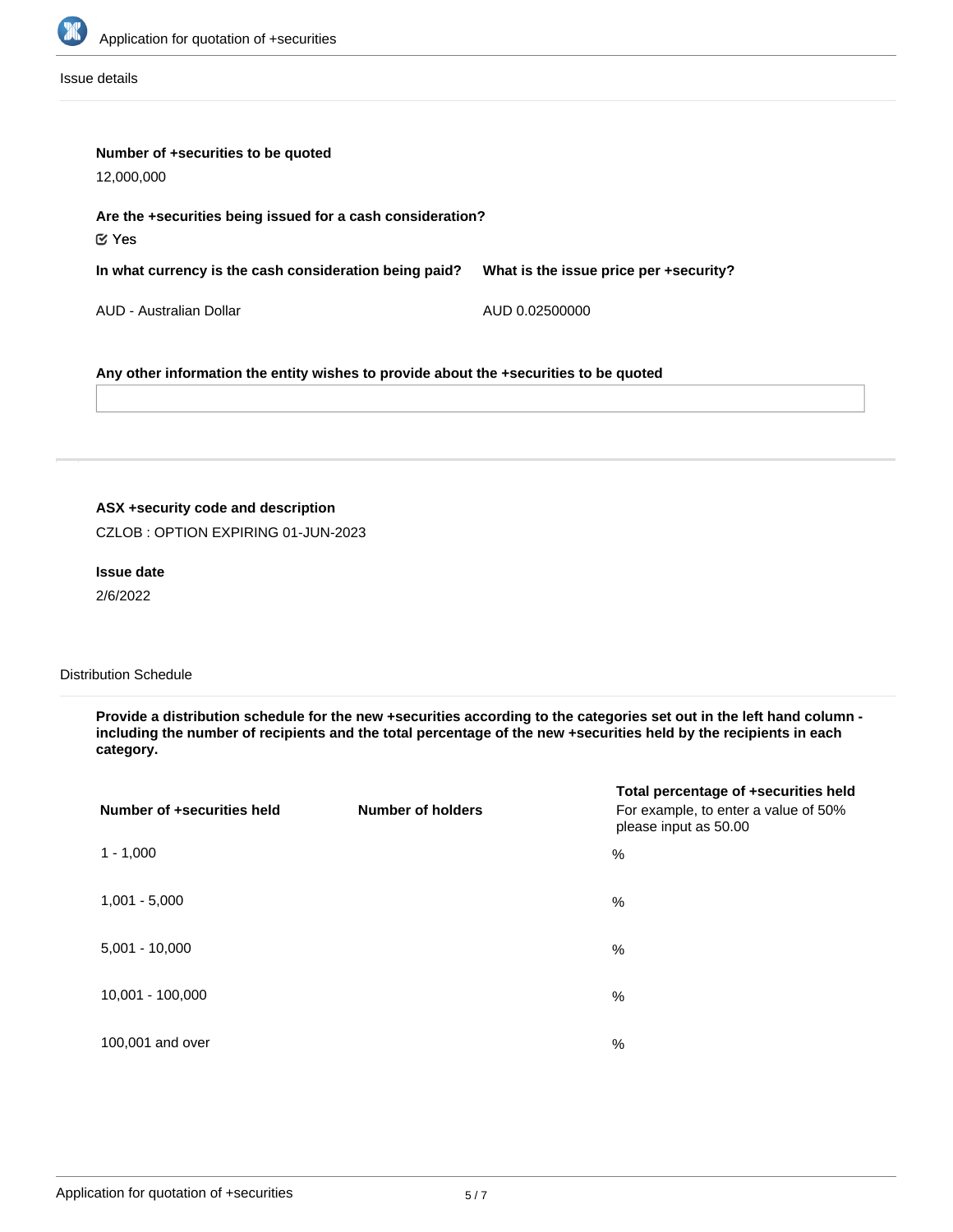

Issue details

# **Number of +securities to be quoted**

6,000,000

#### **Are the +securities being issued for a cash consideration?**

No

# **Please describe the consideration being provided for the +securities**

1 free attaching CZLOB listed option for every 2 shares subscribed for and issued.

# **Please provide an estimate (in AUD) of the value of the consideration being provided per +security for the +securities to be quoted**

0.006000

# **Any other information the entity wishes to provide about the +securities to be quoted**

NA